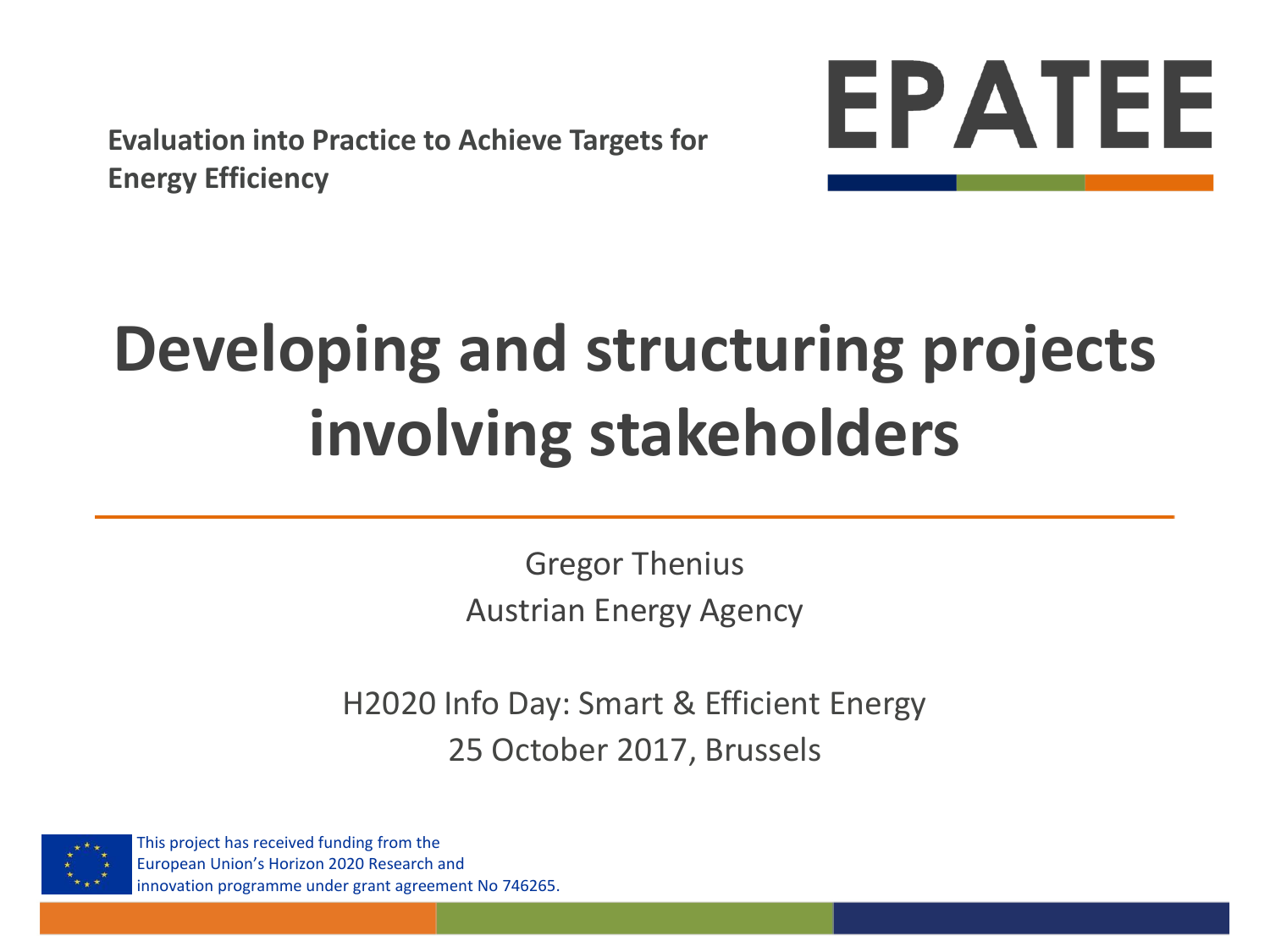



## Developing the project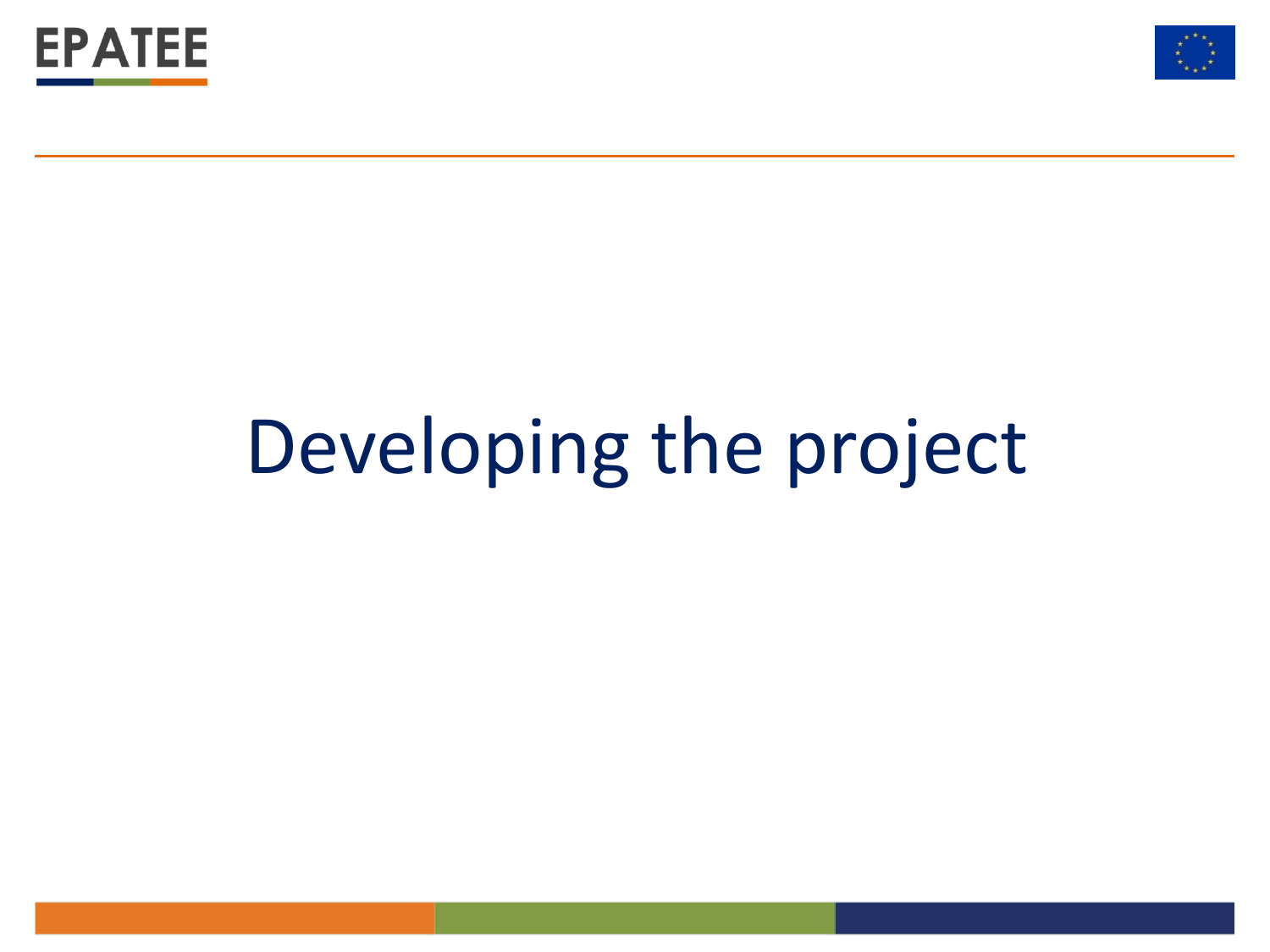



## **Developing the project idea**

- Identify **needs/issues** of national and/or EU stakeholders
- **EPATEE idea emerged in March 2016**  Key idea: "Ex-post evaluation"
- **Call closure** 15<sup>th</sup> September 2016  $\rightarrow$  less than 6 months time
- **Check with call priorities** | Refer to at least one bullet point in the respective priority
- Link with existing or future **EU policy and strategy**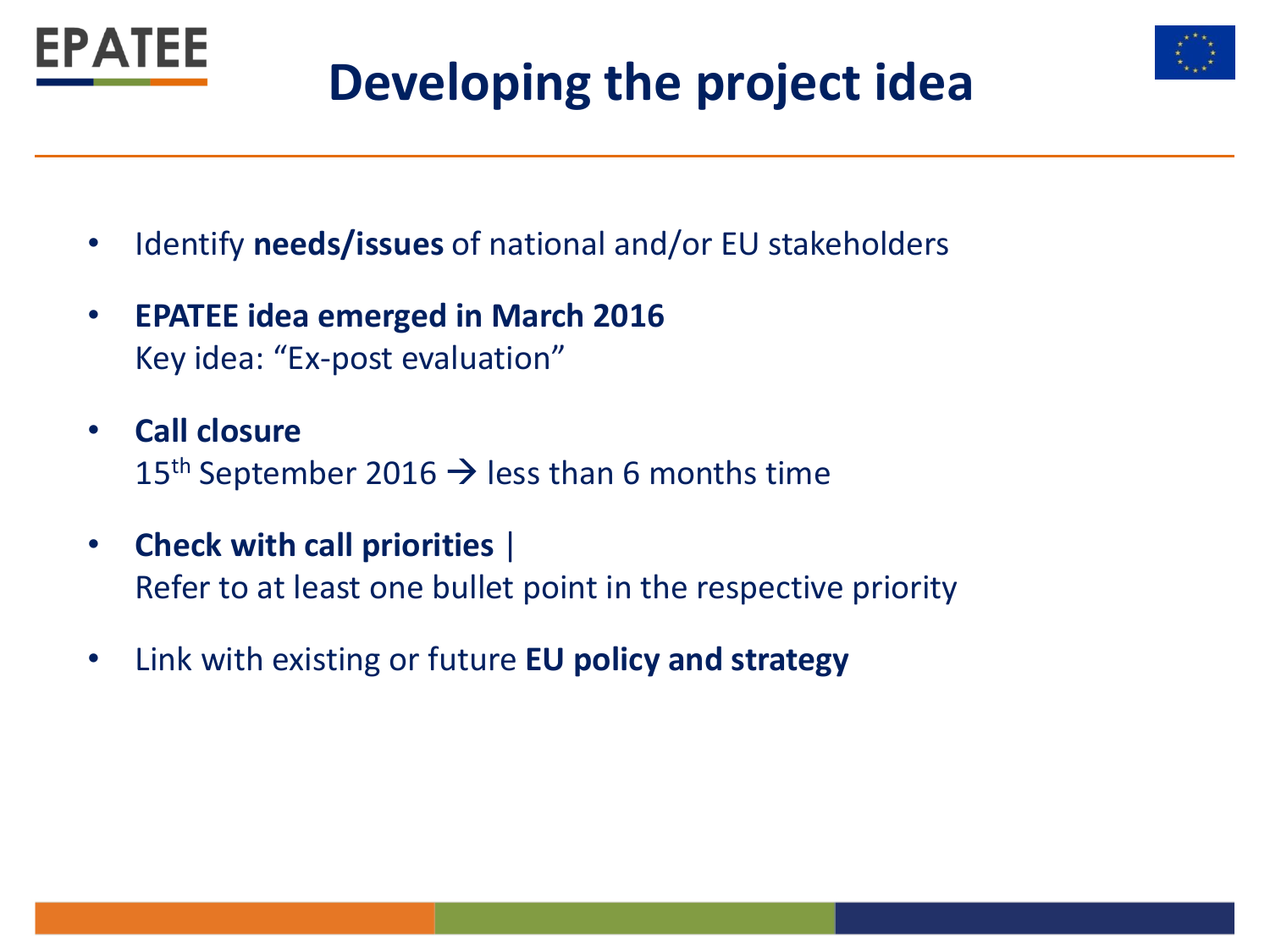

## **EPATEE: The starting point in the H2020 work programme**



#### **Engaging and activating public authorities (EE-09)**

Raising the capacity of Member States to fulfil their obligation under the Energy Efficiency Directive, Energy Performance of Buildings Directive, Ecodesign and Labelling Directives

(e.g. monitoring on the energy efficiency progress and policies)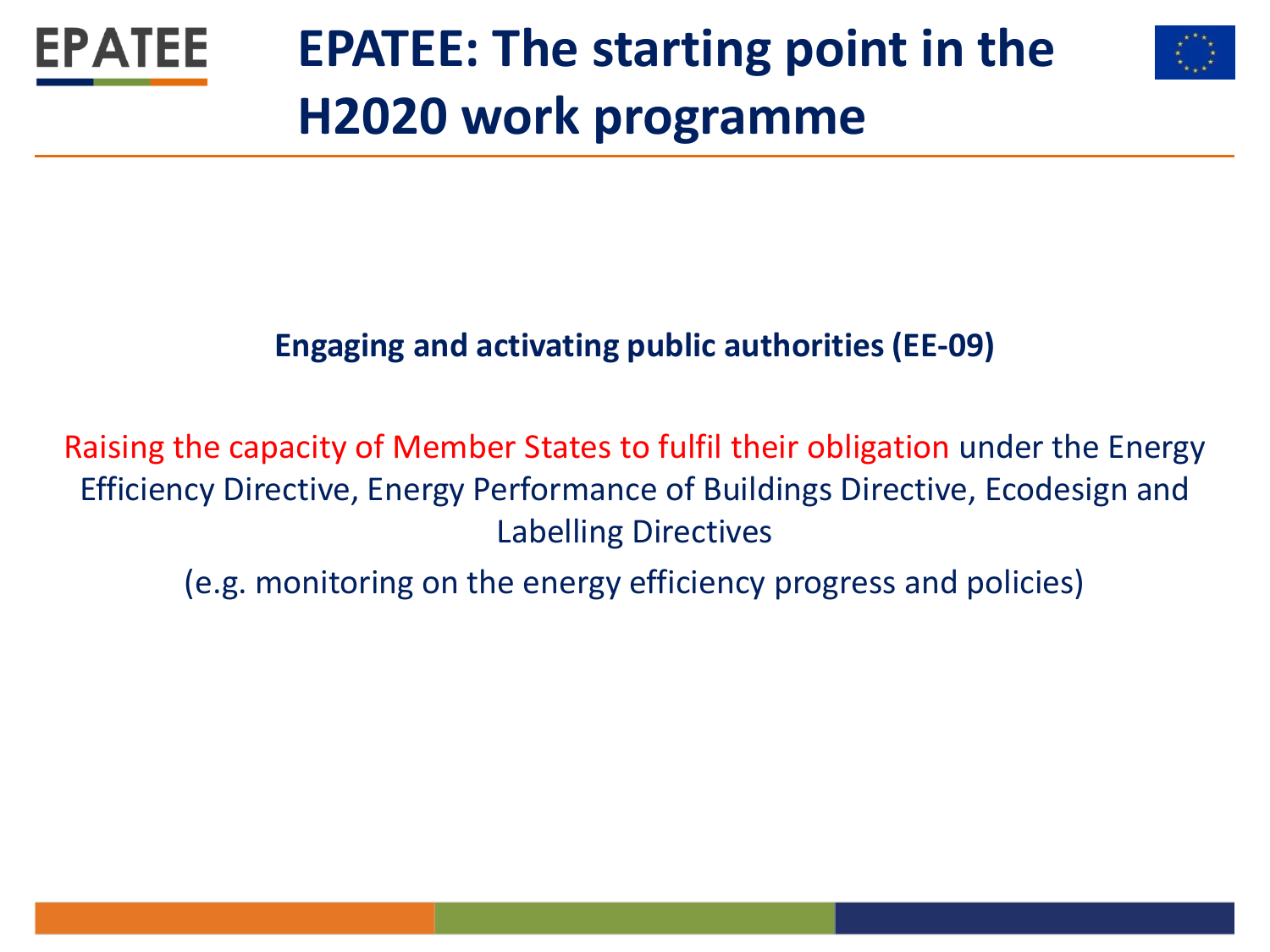



## **EPATEEs objectives and concept**

The specific objectives of the project are to create the favourable conditions for improving the number and effective use of ex-post impact evaluations of energy efficiency policies.

The main general concept of EPATEE is that improving key stakeholders' evaluation practices help bridging the gap between their need for effective policy making and their lack of data and analysis about the impacts.

- 1. Asses needs and existing evaluation practices
- 2. Improve stakeholders' capacity
- 3. Enable regular exchange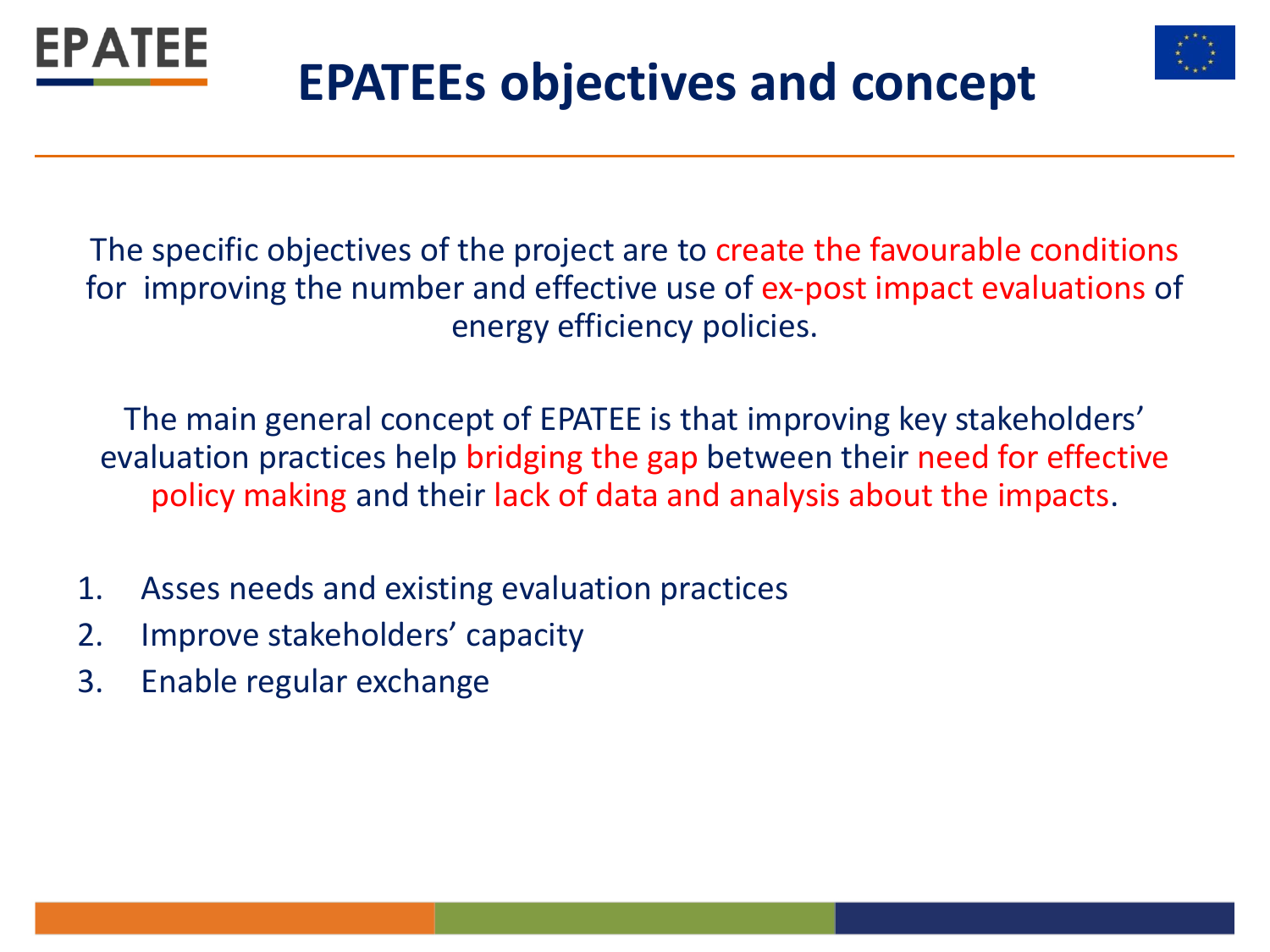

- 1. Start with a **core group** of partners March 2016
- 2. Define **coordinator** Beginning of April 2016
- 3. Define **basic structure** and preliminary work packages
- 4. Define **work package leaders** at an early stage
- 5. Contact **further potential partners**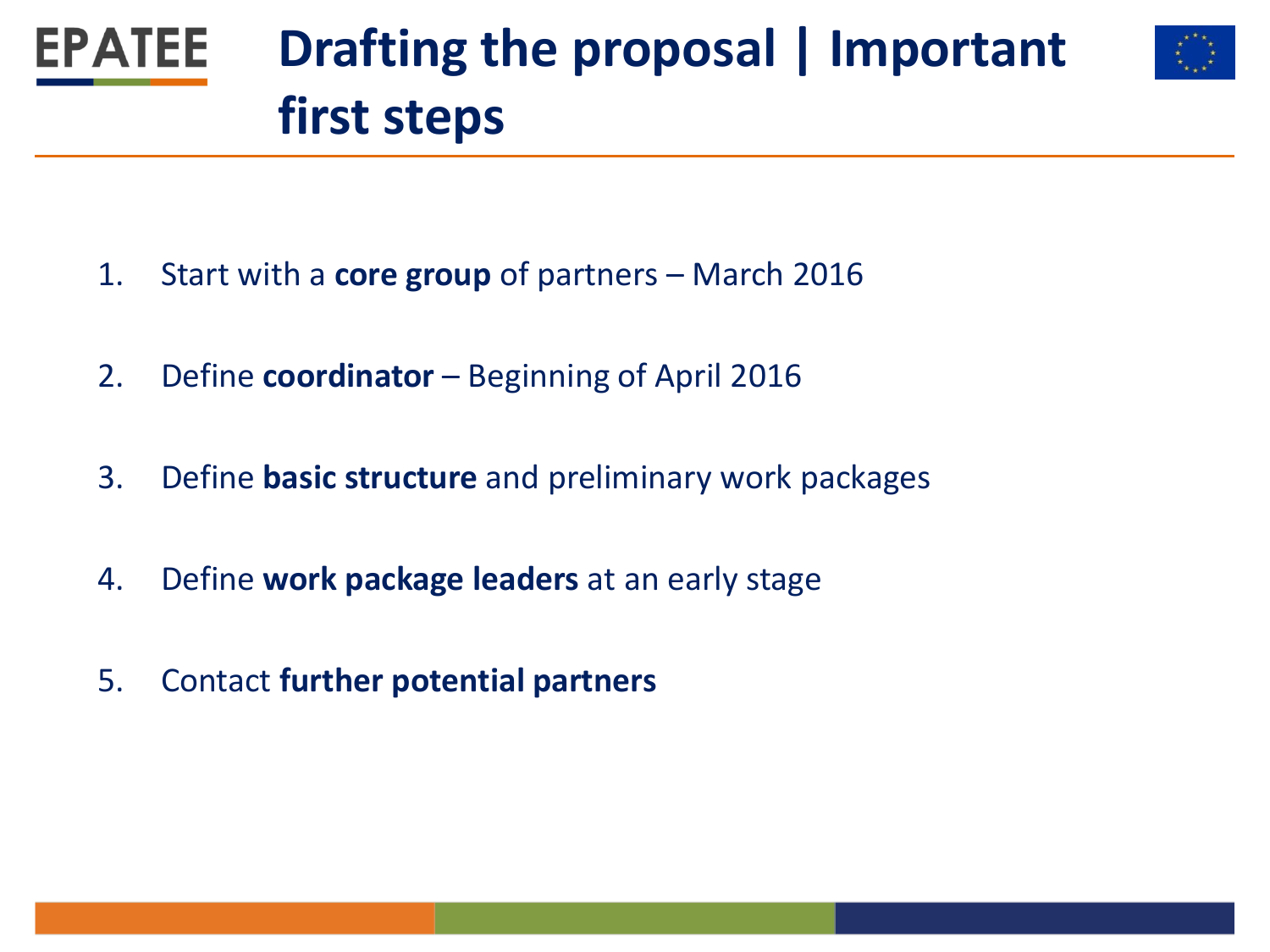## **The structure of EPATEE**



WP<sub>1</sub>

Management

Coordinating partners to drive progress and achieve targets

#### "stakeholder-interaction" side

**EPATEE** 

**Structure of EPATEER** 

**Stakeholder Engagement** 

Engaging key stakeholders in the field of energy efficiency policy at the national levels and building

> their capacity for good policy evaluation

#### "information-development" side

### **WP3**

#### **Review of current evaluation practices**

Analysing currently used ex-post policy evaluation methods, identifying good practices and key issues

#### WP<sub>4</sub>

**Guidance for putting good** policy evaluation into practice Developing smart tools and guidelines for good evaluation

#### **WP 5 Share findings**

Communicating on project progress and important findings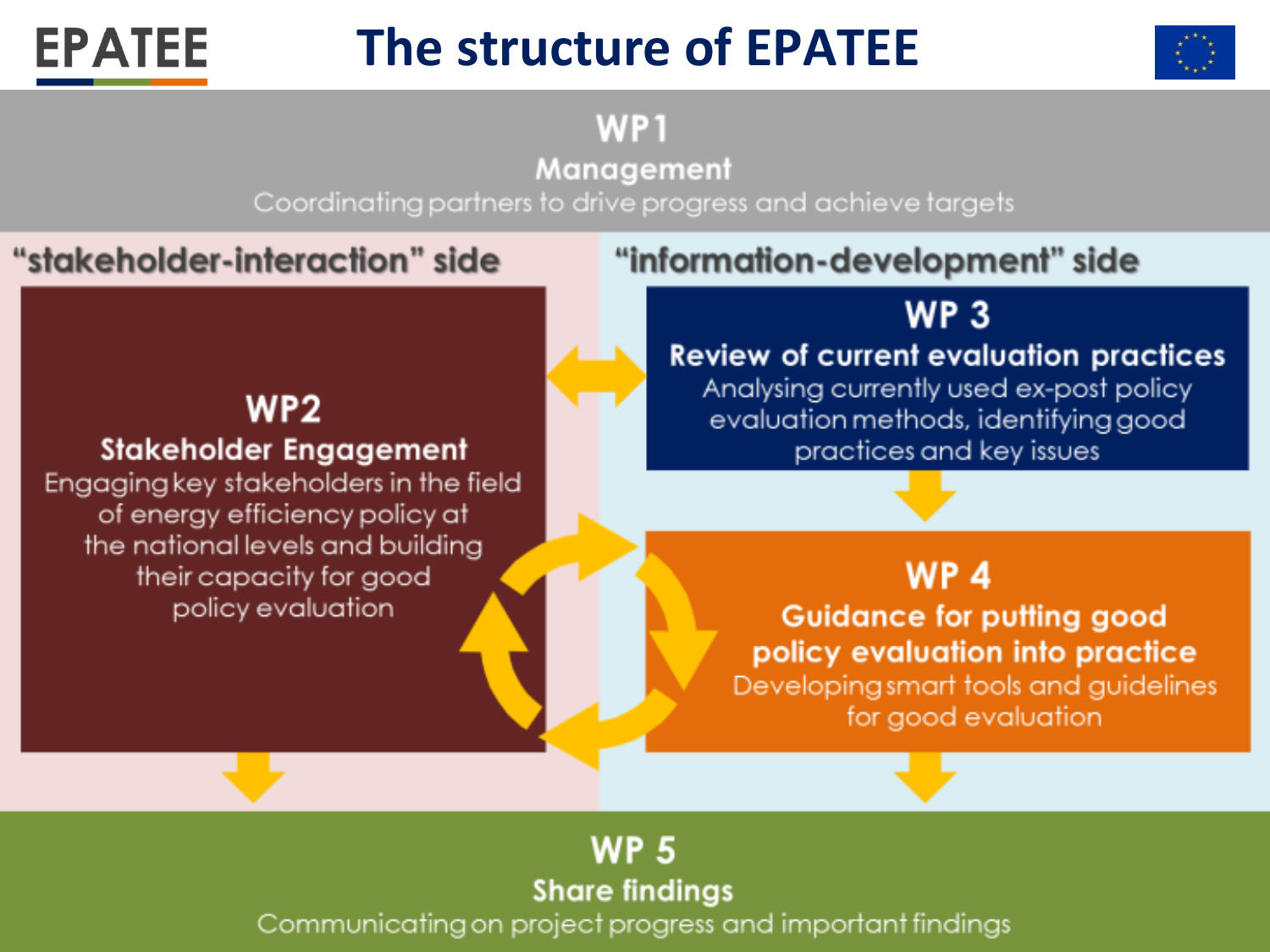



## **The consortium | success factors**

Use your networks to build the consortium

Contact further partners starting from the core group. What kind of profile is needed?

#### Criteria for EPATEE:

- Involvement in evaluation
- Good stakeholder contacts on national level
- Communication and stakeholder work experience
- Good experience with partner in the past
- Existing experience in EU projects

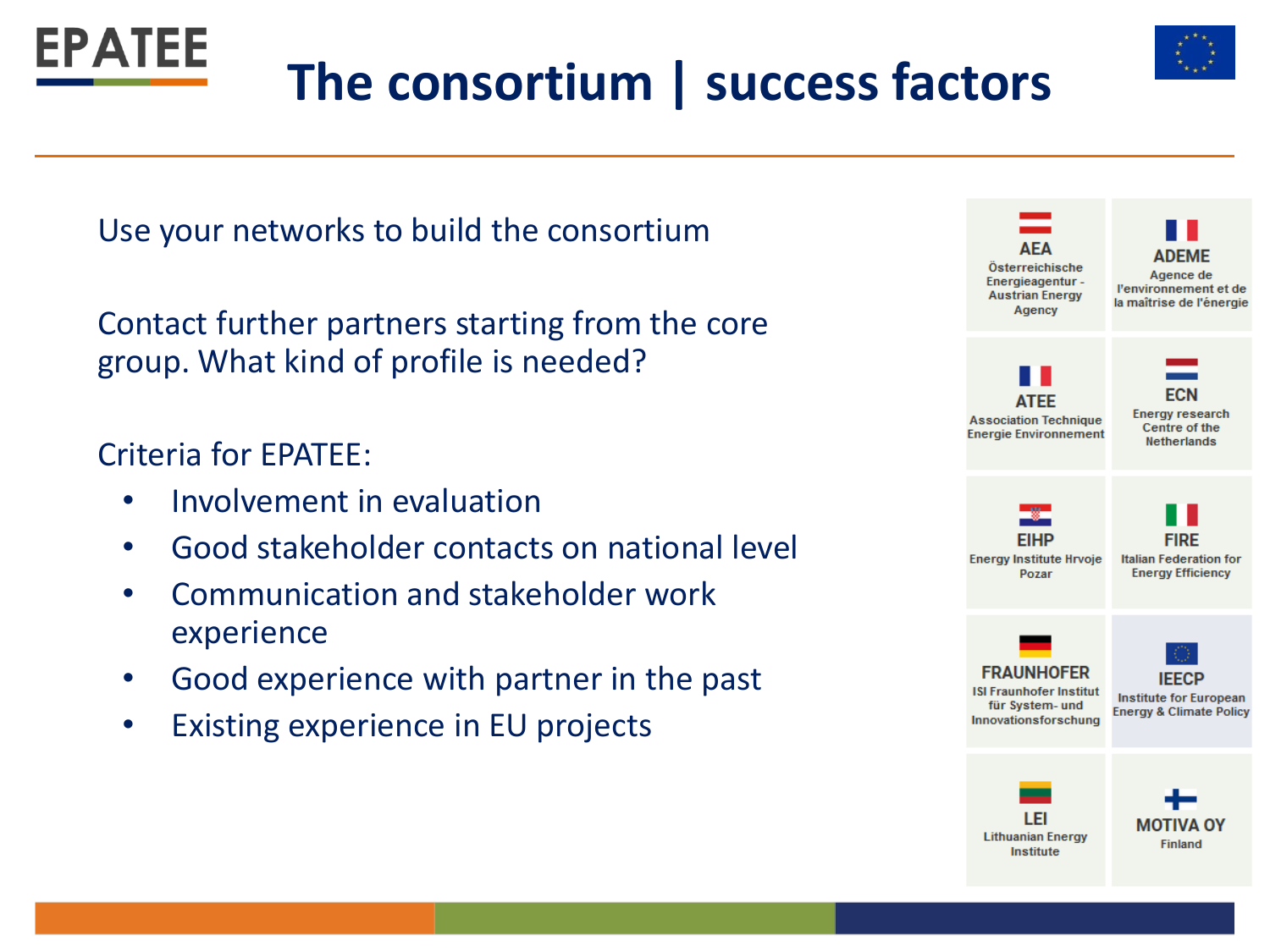

- **Lot of effort!** | Minimum one person-month for coordinator
- Start early
- One person per partner mainly in charge
- Coordinator is mainly in charge of preparing the proposal, but needs to allocate tasks to appropriate partners
- Don't forget administrative forms and issues (e.g. hourly rates)
- Phone conferences
	- Progress of proposal
	- Selected issues (e.g. impacts)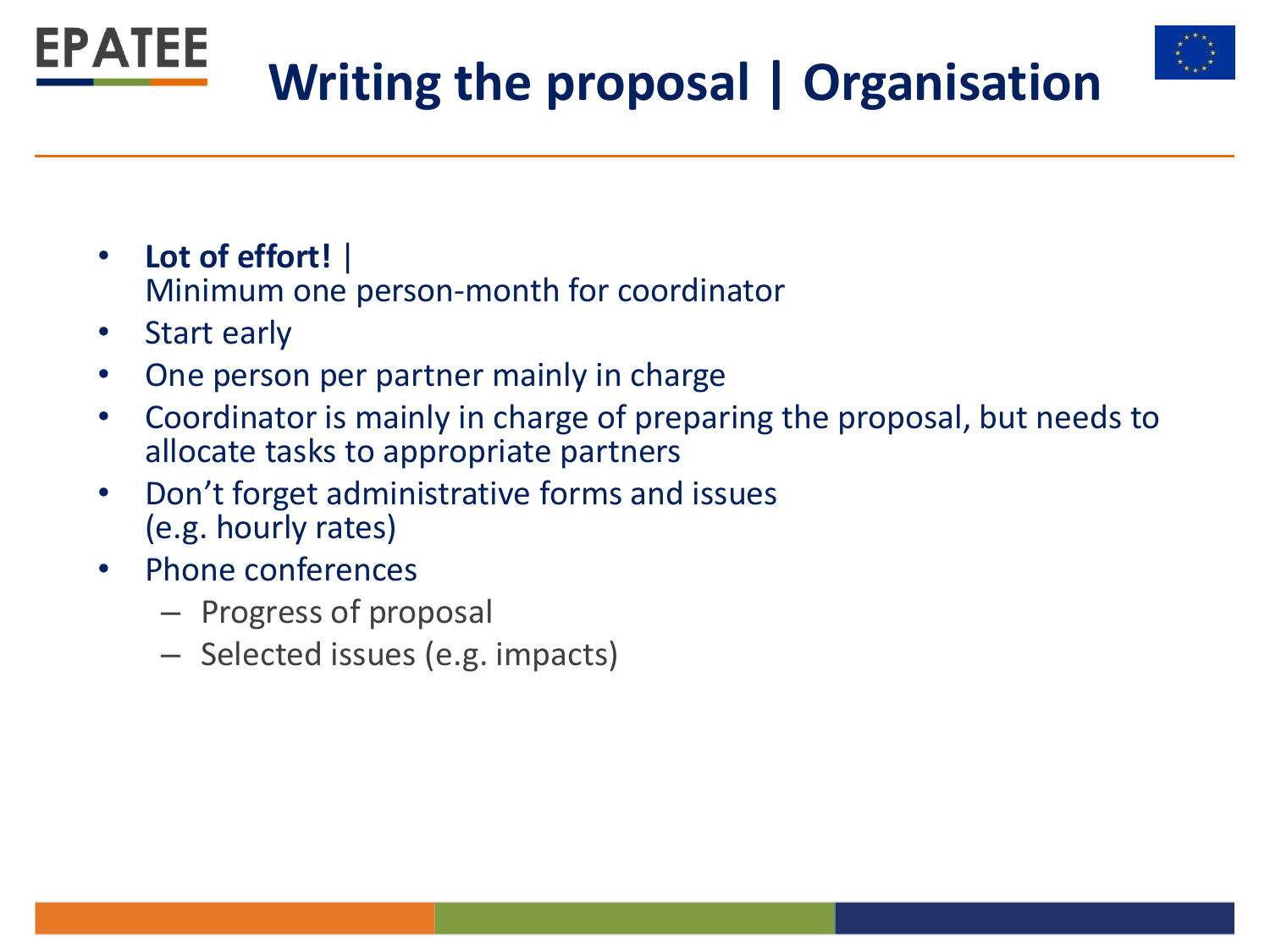

## **Structuring the project**



**Agree on the basic structure in core group** | work packages, tasks, interrelations, time frame

**Prepare project fact sheet** |

This includes the main idea, expected outcomes and current status of committed partners

**Assign work package and task leads** according to expertise | give a reason for each choice

EPATEE: Stakeholder engagement is at core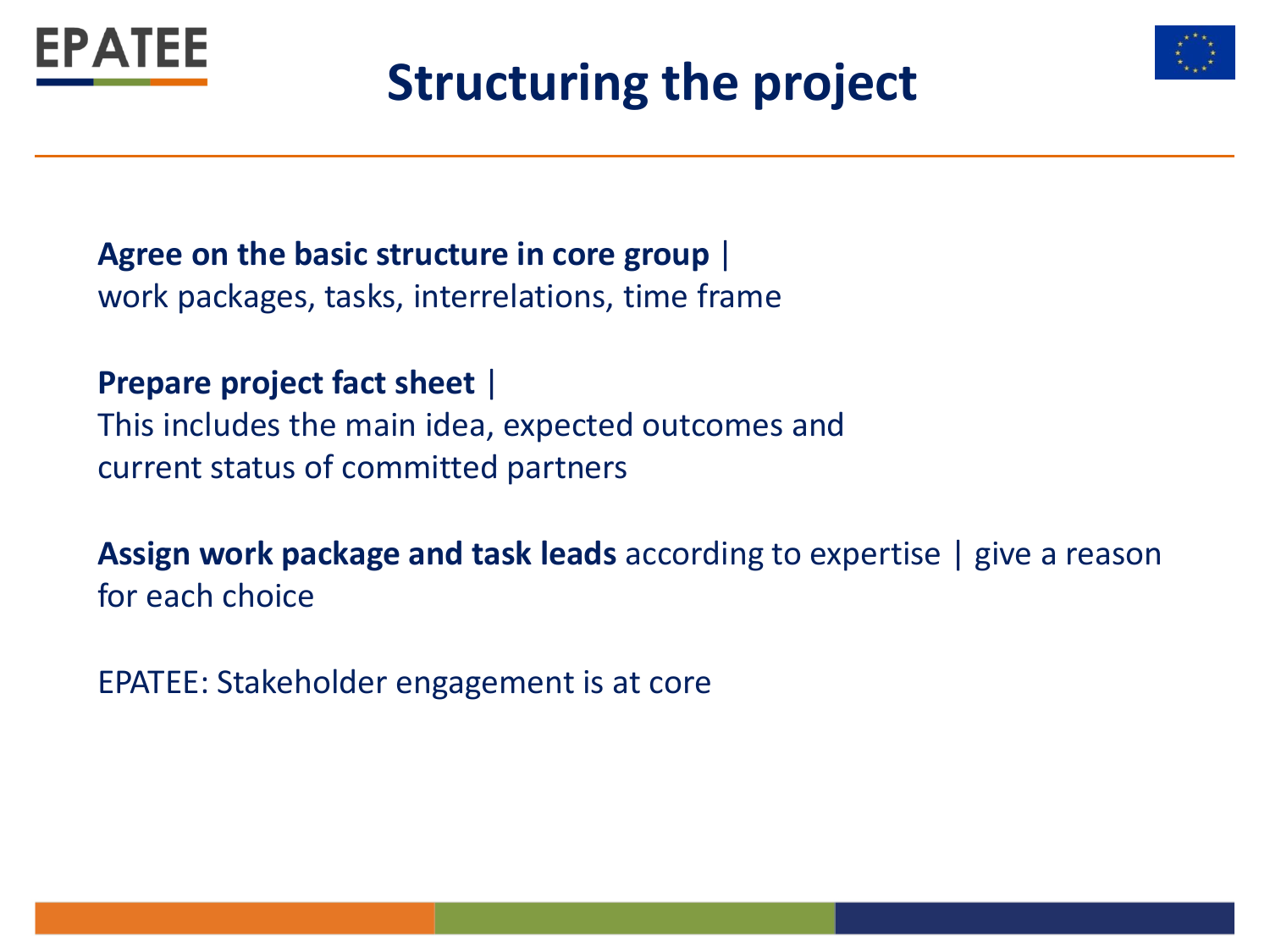



## Involving stakeholders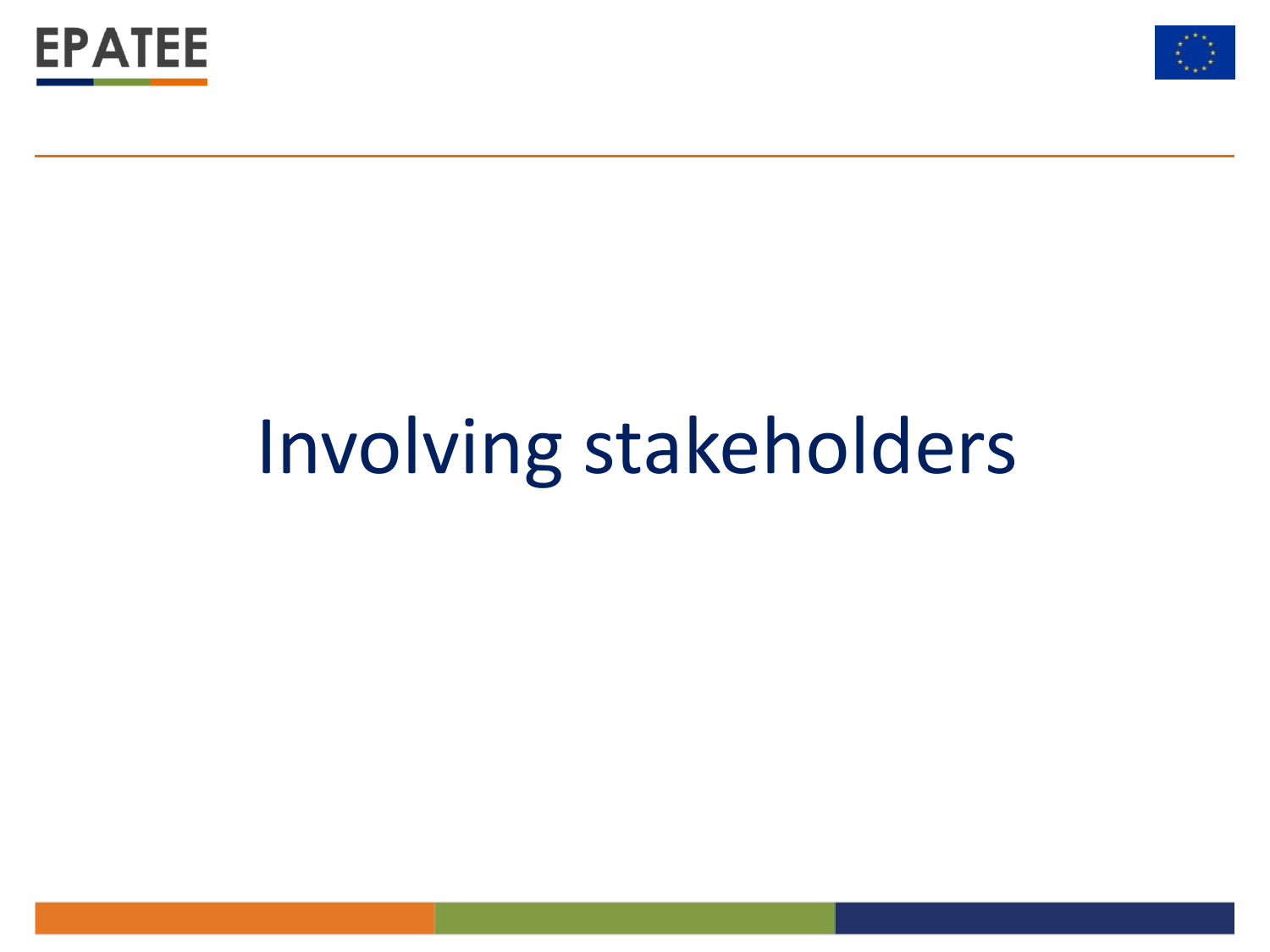

#### **Policymakers and policy implementers**



EPATEE's coverage

- National ministries responsible for energy or energy related issues
- Energy agencies, public funds or research institutions
- Professional bodies and interest organisations (representing industry, energy, SME, NGOs etc.)

- Universities and other scientific organisations
- Special interest media

• Other EU initiatives and projects as well as EU institutions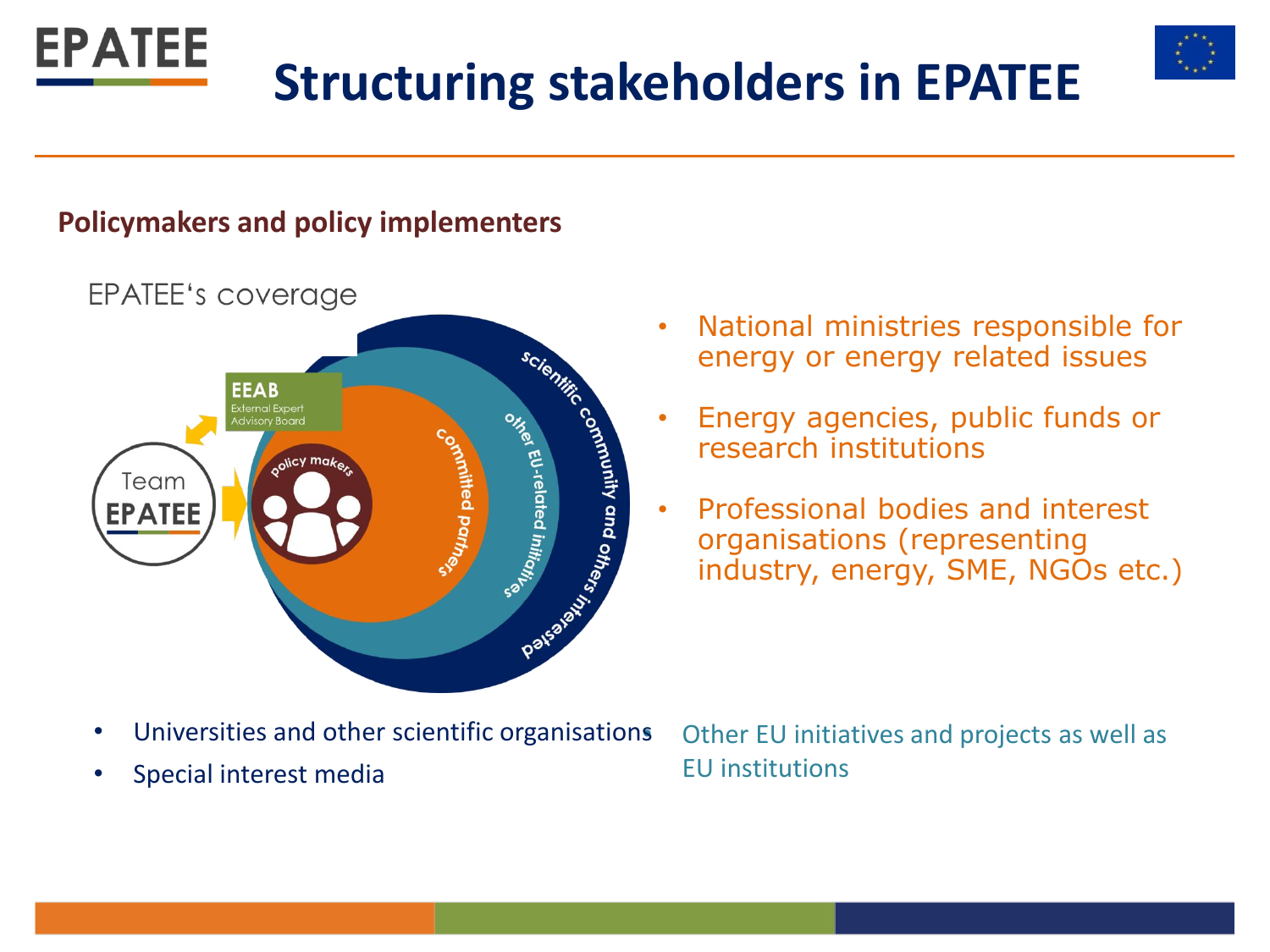

## **The involvement of stakeholders**



• **Letters of support** | EPATEE got 49

#### Project phase

- **Stakeholder engagement** (own work package)
	- Workshops (national and EU–level)
	- Webinars go into detail on selected issues
	- Presentations
	- Website [www.epatee.eu](http://www.epatee.eu/)
	- Newsletters
- **External Expert Advisory Board**
- **Dedicated task: "Creating conditions for continued exchange beyond the project"**

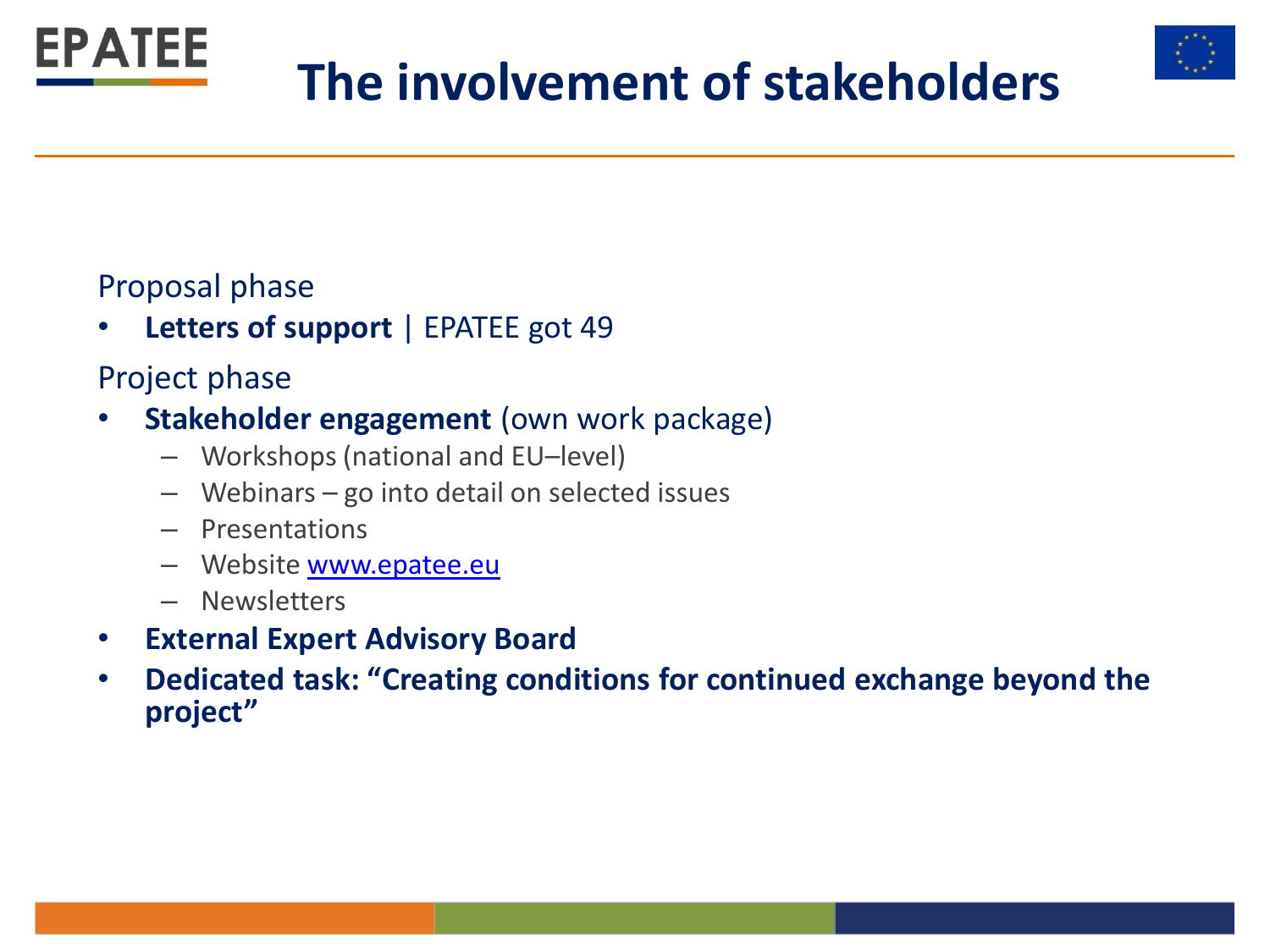



## **The inputs from stakeholders**

- Identify relevant **stakeholders** (lists)
- A stakeholder **engagement plan** is drafted in the beginning of the project and updated in the course of it
- EPATEE is strongly organised along **needs of stakeholders**.
- From the beginning project activities are matched with these needs (interviews, survey in the first months)
- Recurring surveys and feedback from workshops help to keep project activities on the right track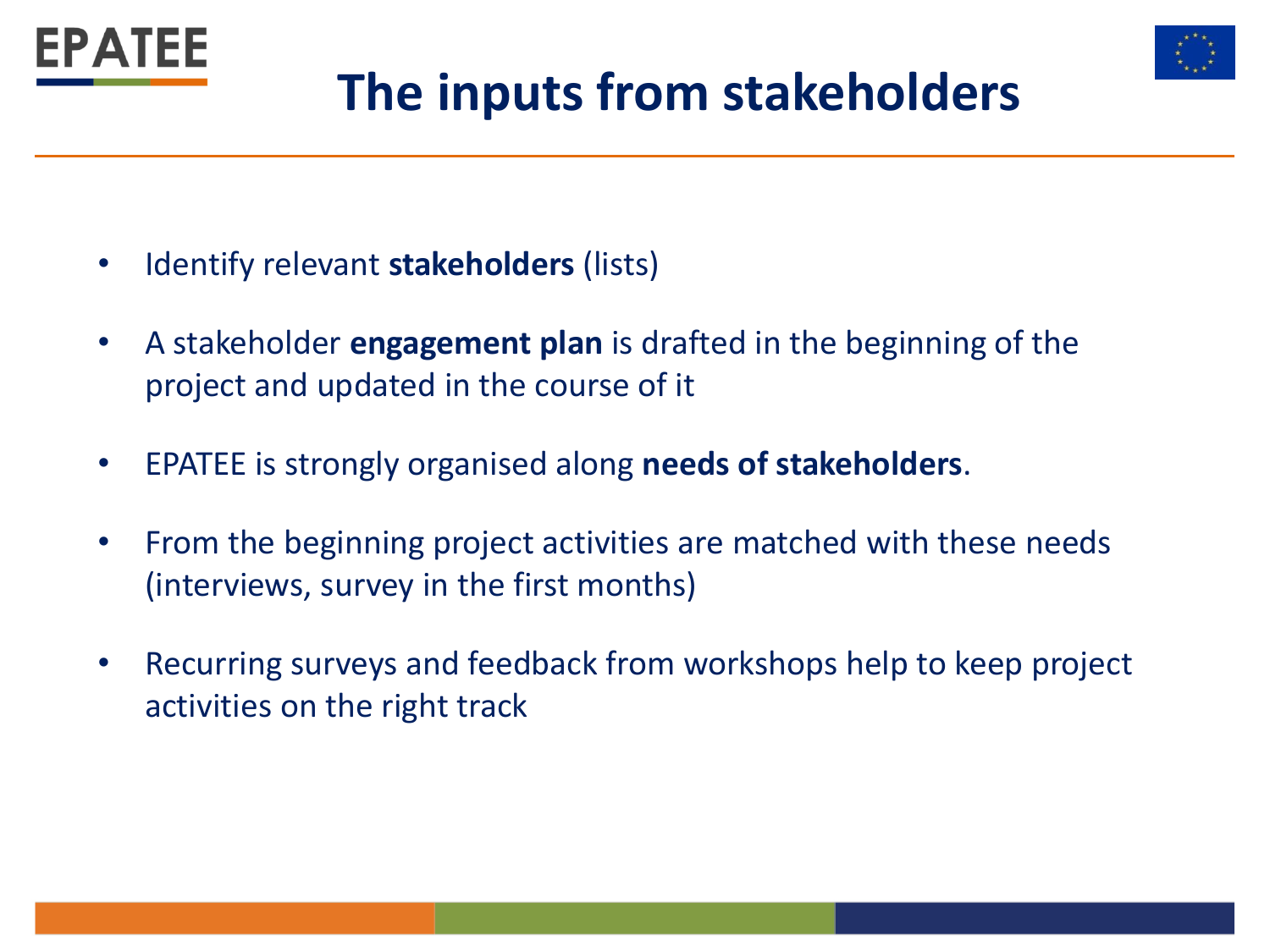





#### **Project idea in line with**

- Existing needs and challenges in policy making
- Call for proposals

#### **Start early enough to prepare proposal**

#### **Challenge every decision/aspect in view of the project goals and call for proposals**

**Tailor stakeholder work to their expected needs**